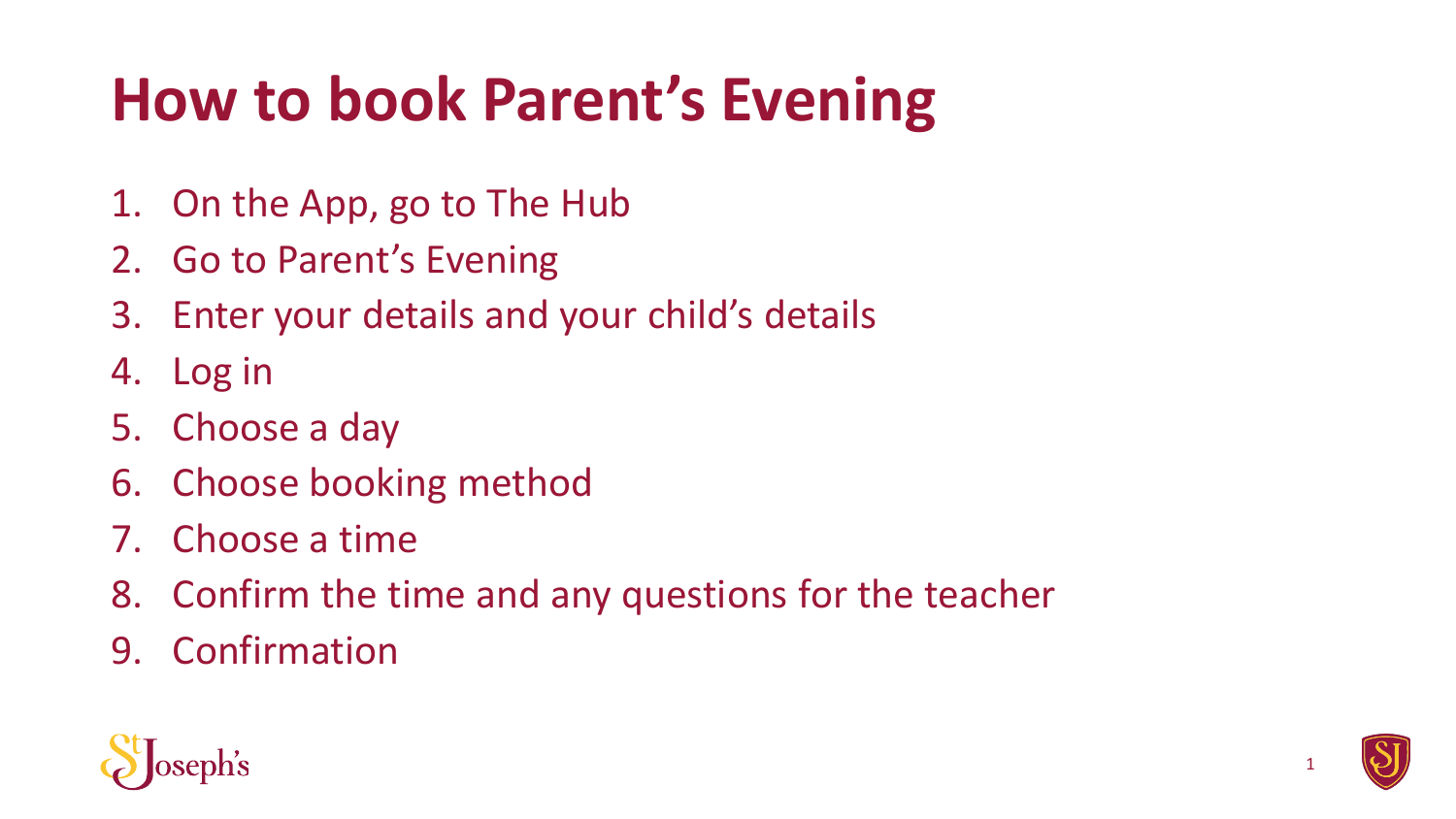#### **1.On the App, go to The Hub**





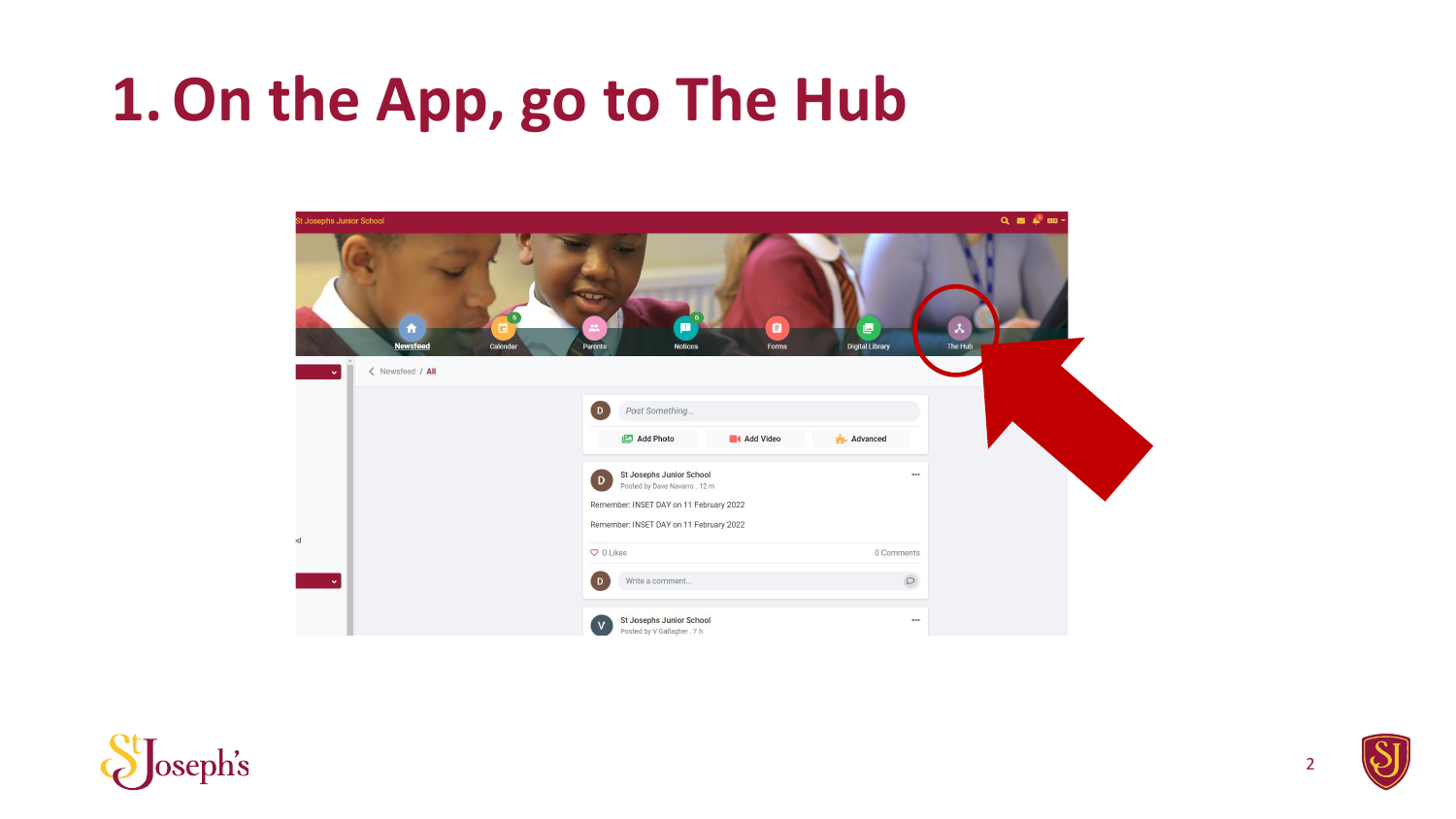#### **2. Go to Parent's Evening**



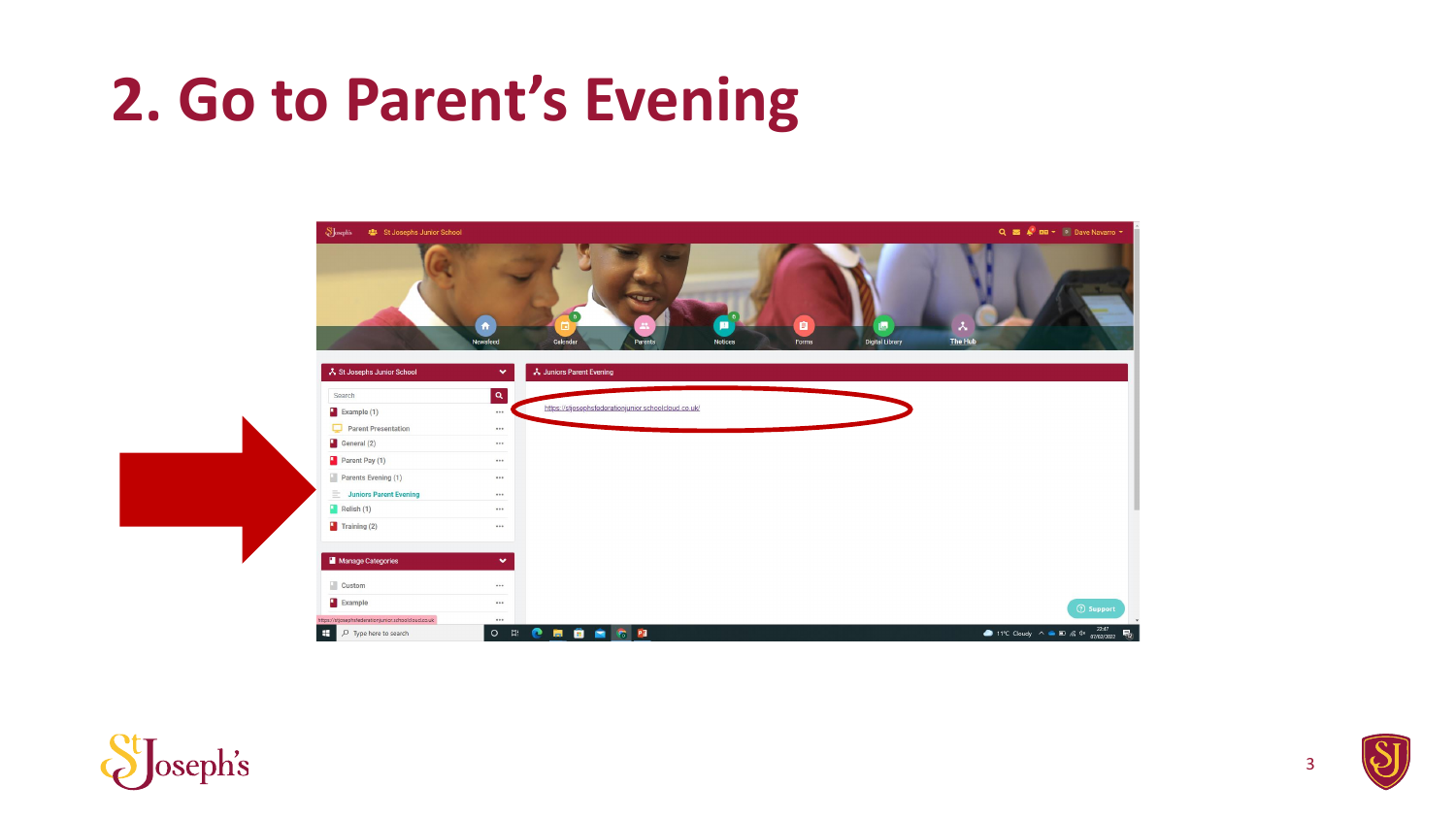## **3. Enter your details and your child's details**

| SchoolCloud                                                                                                                                                              |                     | SchoolCloud                                                                                                                                                                          |                                   |                |                      |                |  |                    |
|--------------------------------------------------------------------------------------------------------------------------------------------------------------------------|---------------------|--------------------------------------------------------------------------------------------------------------------------------------------------------------------------------------|-----------------------------------|----------------|----------------------|----------------|--|--------------------|
| Welcome to the St Josephs Junior School booking system. Bookings can be amended via a link from the email<br>confirmation - please ensure your email address is correct. |                     | Welcome to the St Josephs Infant and Nursery School booking system. Bookings can be amended via a link from the<br>email confirmation - please ensure your email address is correct. |                                   |                |                      |                |  |                    |
| <b>Your Details</b>                                                                                                                                                      | <b>Your Details</b> |                                                                                                                                                                                      |                                   |                |                      |                |  |                    |
| <b>First Name</b><br>Title<br><b>Surname</b><br>$\checkmark$                                                                                                             |                     | <b>First Name</b><br><b>Title</b>                                                                                                                                                    |                                   | <b>Surname</b> |                      |                |  |                    |
| Email<br><b>Confirm Email</b>                                                                                                                                            |                     | $\overline{\phantom{a}}$<br><b>Confirm Email</b><br>Email                                                                                                                            |                                   |                |                      |                |  |                    |
|                                                                                                                                                                          | <b>OR</b>           |                                                                                                                                                                                      |                                   |                |                      |                |  |                    |
| <b>Student's Details</b>                                                                                                                                                 |                     | <b>Student's Details</b>                                                                                                                                                             |                                   |                |                      |                |  |                    |
|                                                                                                                                                                          |                     |                                                                                                                                                                                      |                                   |                |                      |                |  |                    |
| <b>Date of Birth</b><br><b>Surname</b>                                                                                                                                   |                     | <b>First Name</b>                                                                                                                                                                    | <b>Surname</b>                    |                | <b>Date of Birth</b> |                |  |                    |
| <b>First Name</b><br>$2010 \times$<br>1 <sup>1</sup><br>January<br>— ∨ ∥<br>$\checkmark$                                                                                 |                     |                                                                                                                                                                                      |                                   | $\blacksquare$ |                      | $\vee$ January |  | $\vee$ 2010 $\vee$ |
| Log In                                                                                                                                                                   |                     | Log In                                                                                                                                                                               |                                   |                |                      |                |  |                    |
| Teacher Login Administrator Login                                                                                                                                        |                     |                                                                                                                                                                                      | Teacher Login Administrator Login |                |                      |                |  |                    |

**The spelling for your name, child's name and email address MUST match what the office has We will assume you know your own child's correct date of birth** 



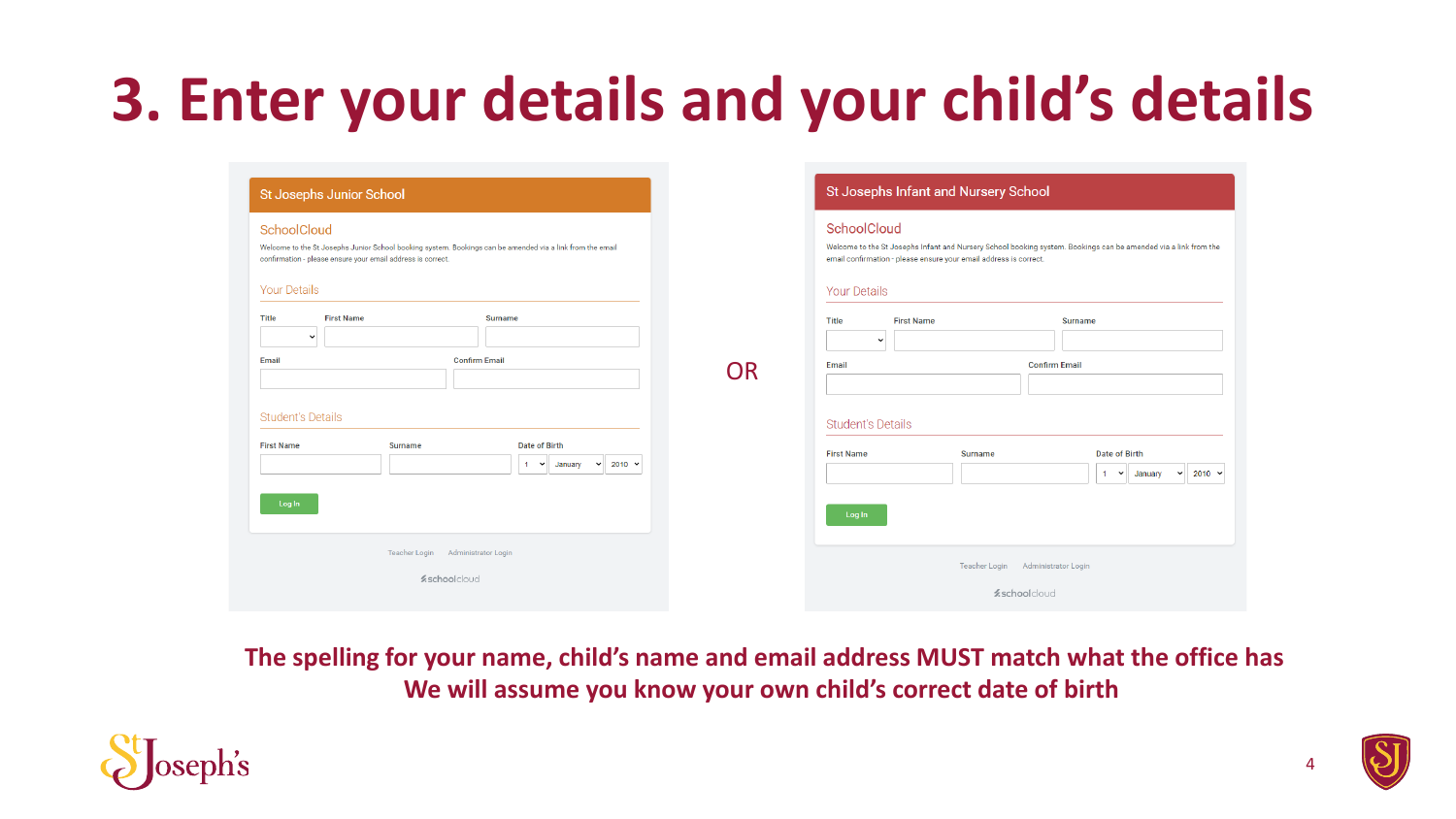# **5. Choose a day**



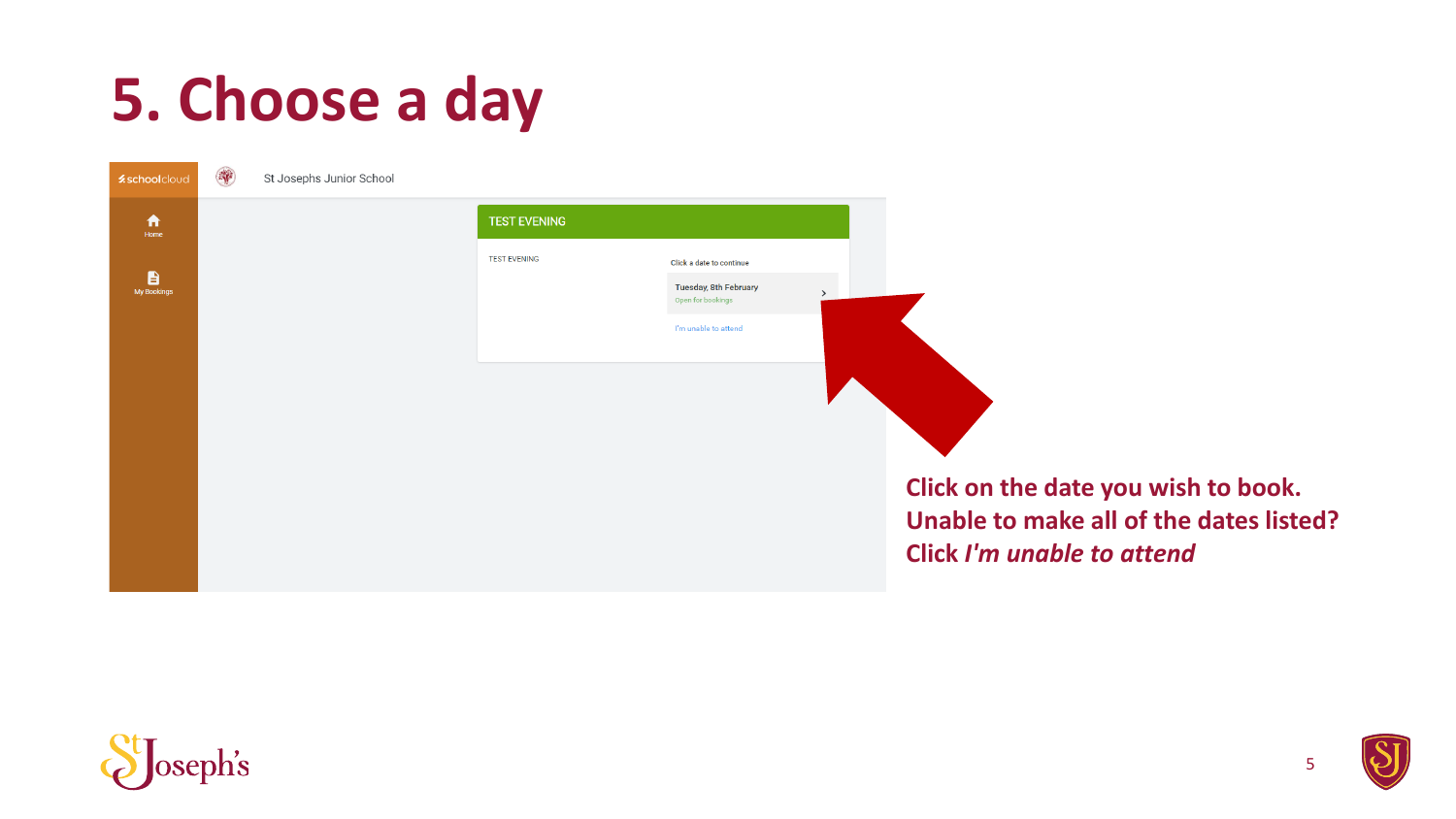### **6A. Choose Booking Method: Automatic**

| <b><i>kschoolcloud</i></b> | St Josephs Junior School |                                                                                                        |                                                                   |
|----------------------------|--------------------------|--------------------------------------------------------------------------------------------------------|-------------------------------------------------------------------|
| ₳<br>Home                  |                          | <b>Choose Teachers</b>                                                                                 |                                                                   |
| B<br><b>My Bookings</b>    |                          | Select the teachers you wish to see, then click below to continue.<br>Choose earliest and latest times |                                                                   |
|                            |                          | 17:30<br>16:00<br>16:30<br>17:00<br>18:00<br>Your availability: 16:00 - 18:00                          |                                                                   |
|                            |                          | $\overline{\mathbf{v}}$<br>Class 6P                                                                    |                                                                   |
|                            |                          | <b>Back</b><br><b>Generate Appointments</b>                                                            | Set your own availability using<br>the sliders and ask the system |
|                            |                          |                                                                                                        | to match with the teacher's                                       |

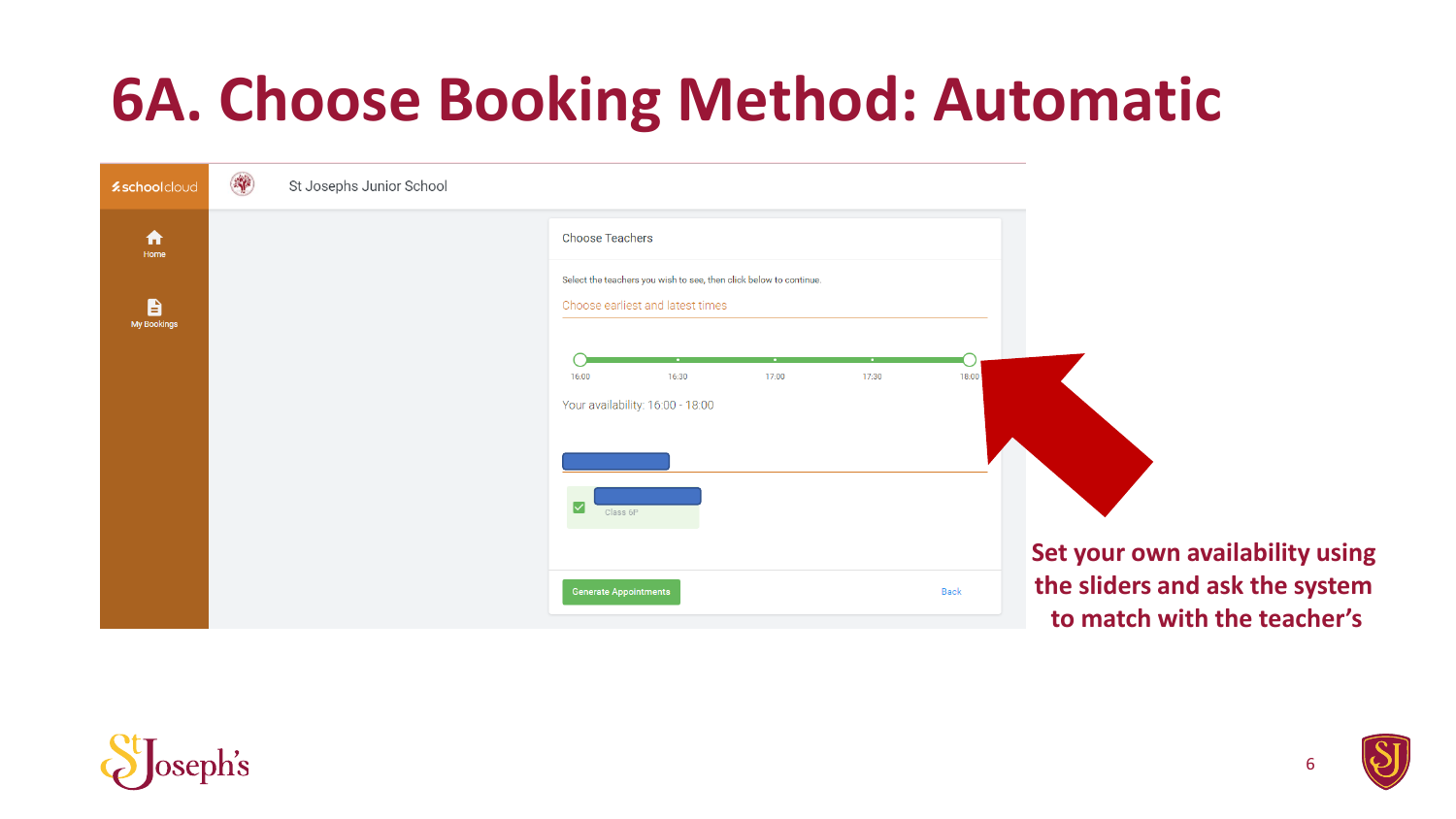### **6B. Choose Booking Method: Manual**

| <b>xschoolcloud</b> | St Josephs Junior School |                                                                    |                                                                                                                                   |  |
|---------------------|--------------------------|--------------------------------------------------------------------|-----------------------------------------------------------------------------------------------------------------------------------|--|
| ₳<br>Home           |                          | <b>Choose Teachers</b>                                             |                                                                                                                                   |  |
| B                   |                          | Select the teachers you wish to see, then click below to continue. |                                                                                                                                   |  |
| <b>My Bookings</b>  |                          | ⊵<br>Class 6P                                                      |                                                                                                                                   |  |
|                     |                          | <b>Continue to Book Appointments</b>                               | Back                                                                                                                              |  |
| $\Omega$ +          |                          |                                                                    | Or do it manually - since<br>each child in a primary school<br>only has one teacher, it doesn't matter<br>which option you choose |  |

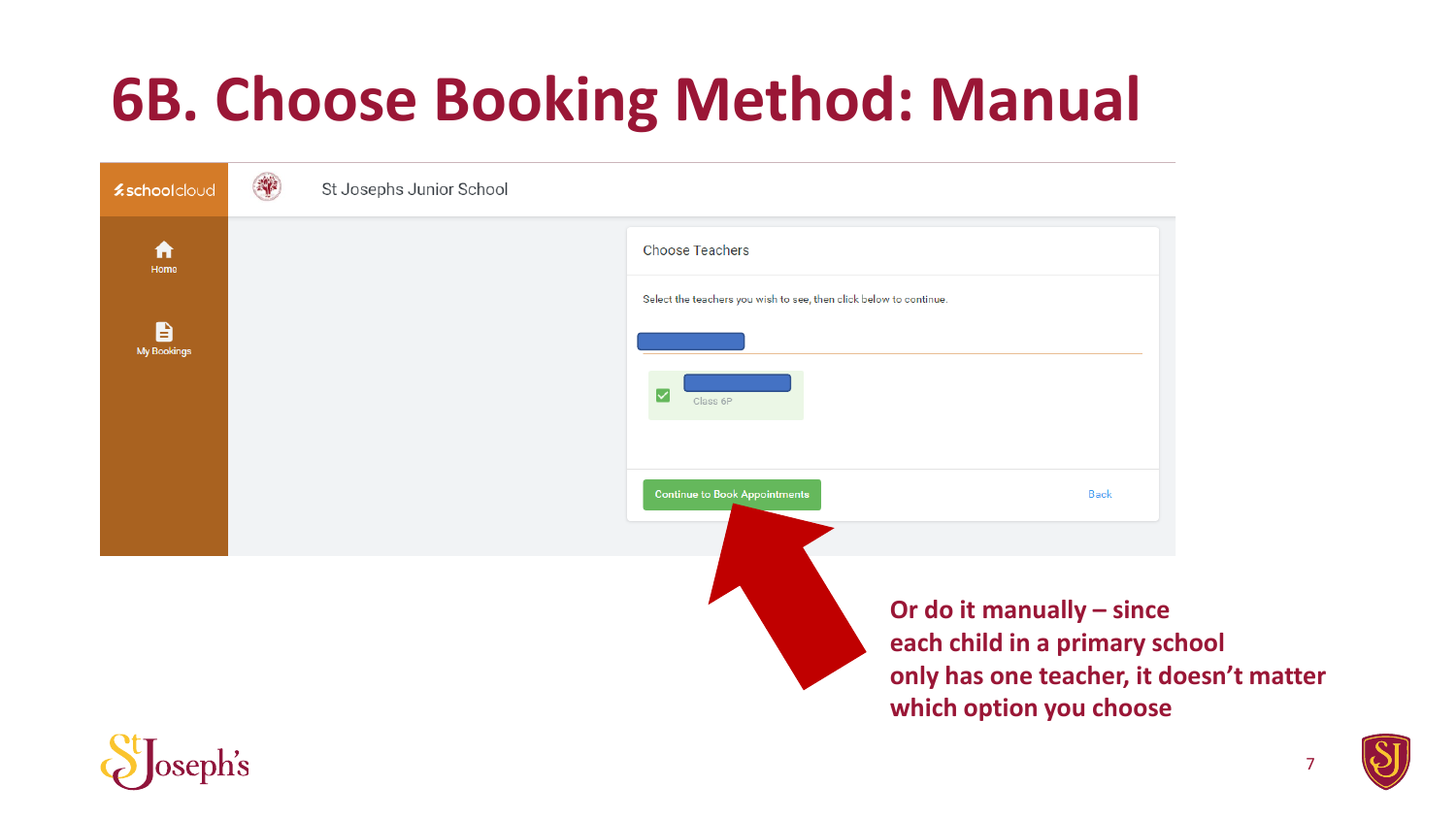#### **7. Choose a time**





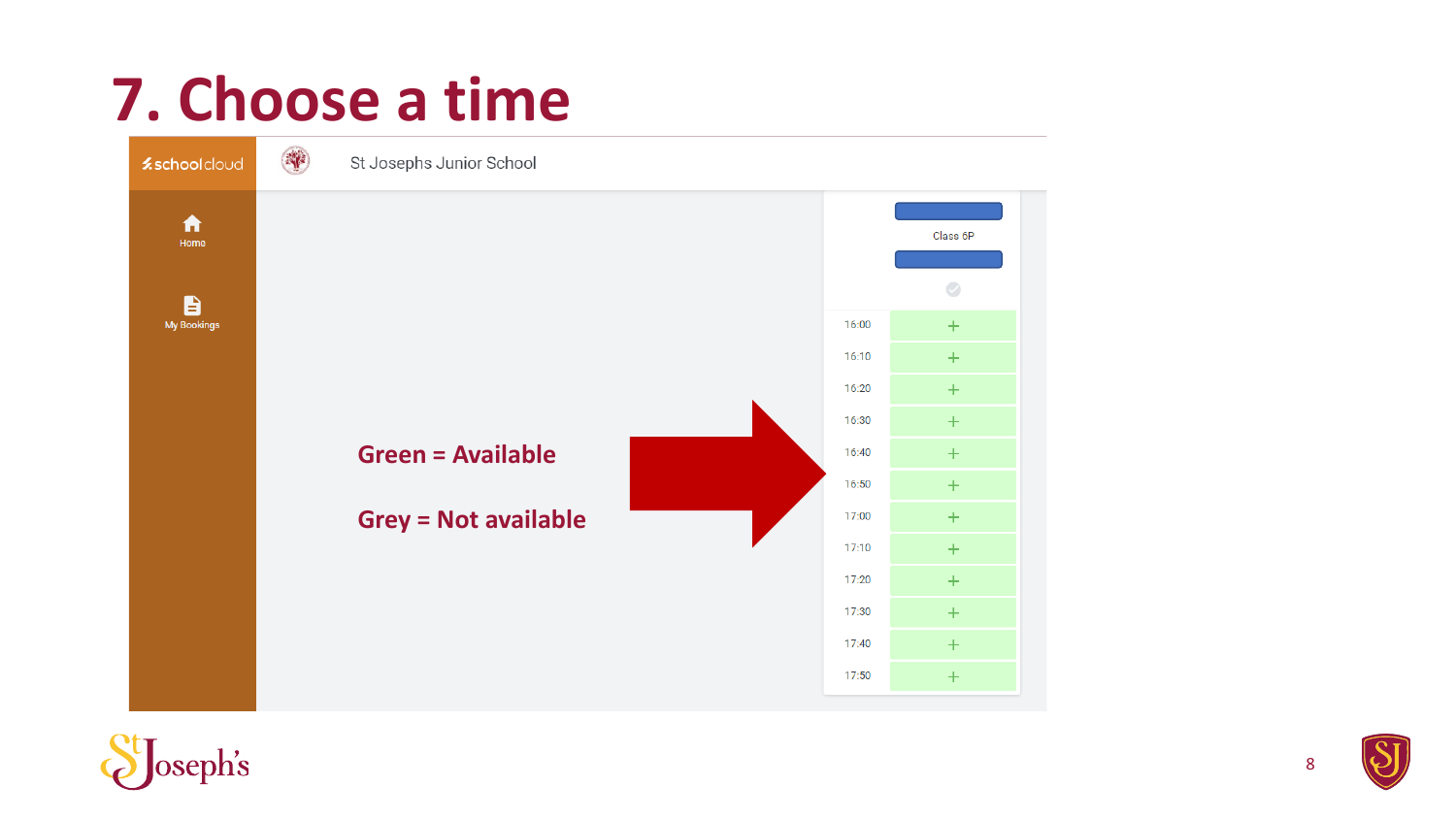### **8. Confirm your time and any questions**